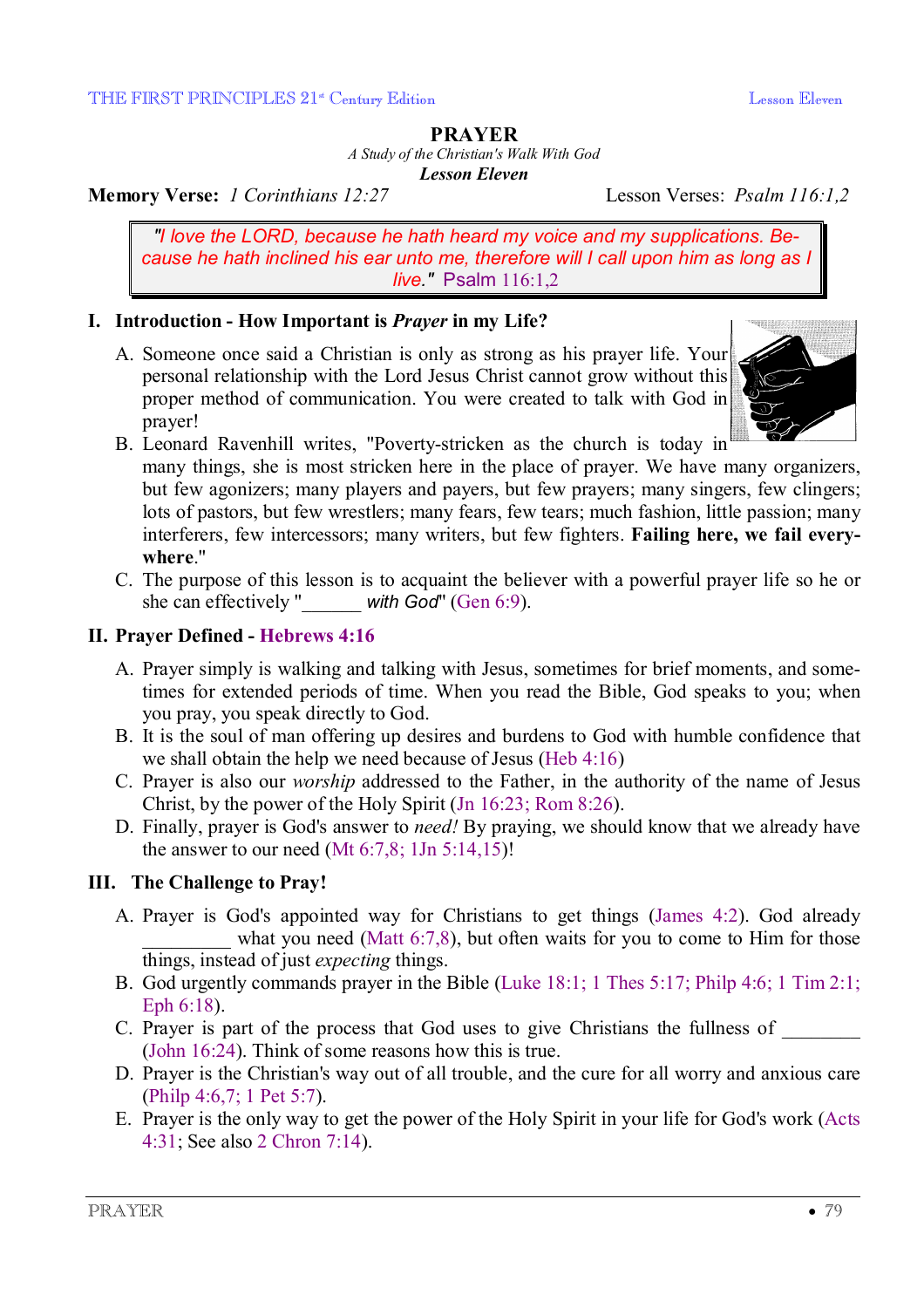#### THE FIRST PRINCIPLES 21<sup>\*</sup> Century Edition **Leap Account Contains Containers** Lesson Eleven

- F. Prayer accomplishes impossible things:
	- 1. Through it, we fight the spiritual warfare (Eph 6:11-18)
	- 2. It is a spiritual watchdog against  $(Matt\,26:41; 1Cor\,10:13)$
	- 3. It God (Heb 11:6).

# **IV.The Place of Prayer - Where Should a Christian Pray?**

- A. **Everywhere** (1 Timothy 2:8). Don't limit your prayer life to the church house! Wherever you are, if you have a need, or are thankful, pray!
- B. Christians are *not to pray as a public show*, but rather in a "**\_\_\_\_\_\_\_**" (Mt 6:5,6). The principle is, have a special place of prayer in your home (the *closet* is as good as any), as well as everywhere you go, but not for show!
- C. **In church** (Acts 12:5), with other believers in the meetings.

# **V. How Does a Christian Pray?**

- A. Like you were speaking *directly face to face* with your very best Friend (John 15:15,16)! There are three sides to prayer (Matt 7:7,8):
	- 1. *Asking* (not *demanding*; John 16:24; Matt 21:22). Never be afraid to ask God for things that you believe you need. Not with vain repetitions (Matt 6:7), or with prepared prayers - but from the heart!!!
	- 2. *Seeking* (Heb 11:6). Make sure that your request is not "flippant" (not being serious about it), but that you are fully persuaded that it is what you or someone needs (James 1:5-8).
	- 3. *Knocking* (2 Cor 12:7-9). If at first God does not seem to answer your request, keep "knocking" until either He answers the need, or has said NO, or tells you to wait.
- B. You pray *by* (Heb 11:6), not by just "expectation," knowing that God hears you and **believing** that He will answer your requests - sometimes with a YES, sometimes with a NO, and sometimes with a WAIT.
- C. Pray *persistently* (Lk 11:1-13; 18:1-8) committed to getting what you need.
- D. Pray *constantly* (1 Thes 5:17) at every opportunity. Have a mind to pray.
- E. Pray *humbly* (2 Chronicles 7:14), from the heart, not the head.
- F. Pray *honestly* repent of sin in your life before asking (Psalm 51:1-4).
- G. Pray *specifically*. You want God to answer specifically don't you?
- H. Pray listening (1 Kings 19:11,12).
- I. Pray with the following ingredients:
	- 1. **Praise** Start off with worship and adoration instead of selfishness,  $\boxed{P \text{Praise}}$ and demands (Ps 95:6; 34:1) **R** – Repent
	- 2. **Repent**. Repent from every known sin (Ps 32:5). Make a list and agree with God (confess) them to Him alone!  $A - Ask$ **Y** – Yield
	- 3. **Ask** Supplication (1 Tim 2:1) involves not just asking, but spending time *moving* God's heart toward your need, and other people's needs.
		- 4. **Yield** accept God's will in the matters that you have prayed about (James 4:13-15).
		- 5. And finally end with Thanksgiving (Philp 4:6) Be thankful ahead of receiving your request. Trust that God is going to take care of the need!